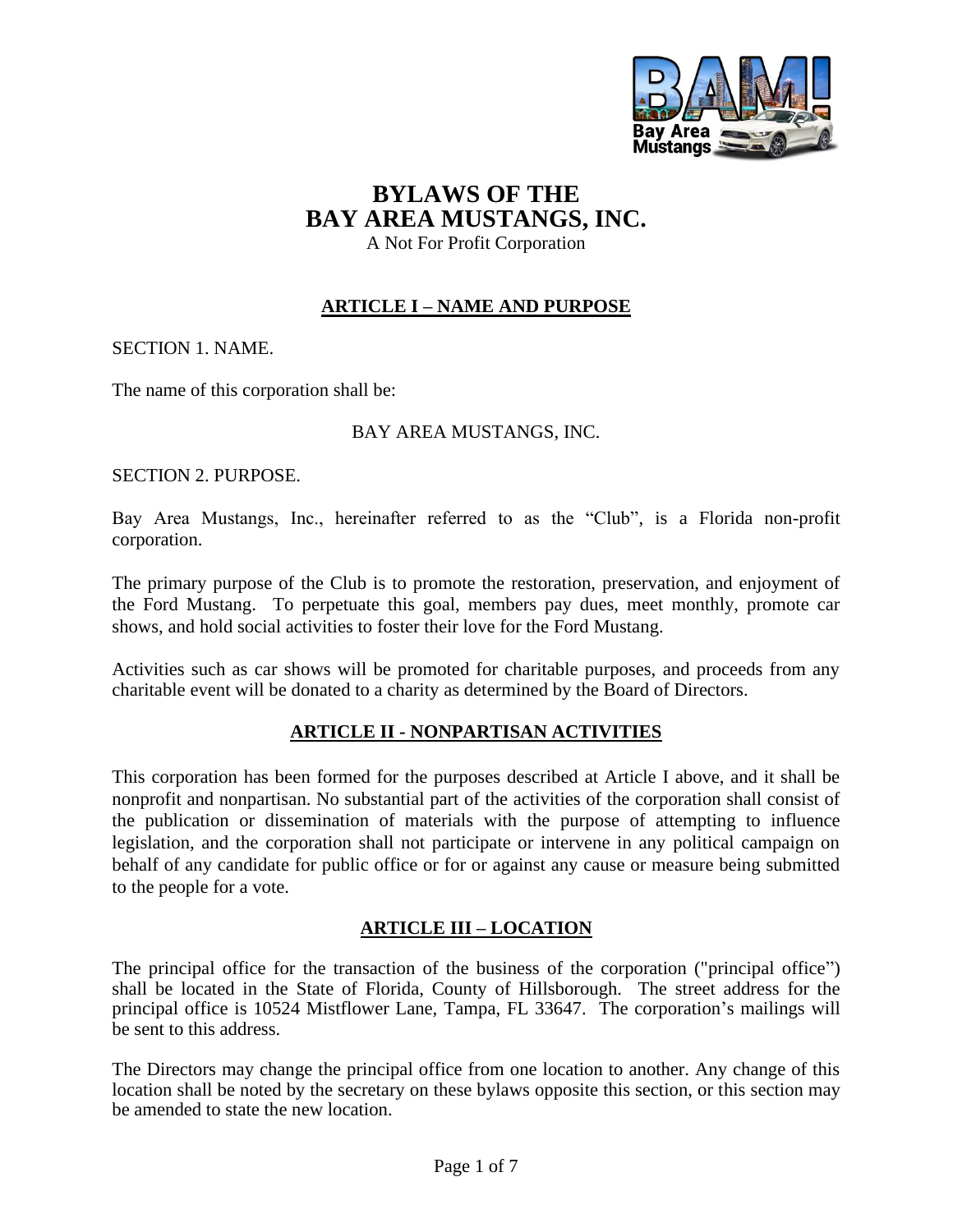

## **ARTICLE IV – REGISTERED AGENT**

The individual that will serve as the Registered Agent for the corporation will be the current President of the Club. The Registered Agent's physical street address is 10524 Mistflower The Registered Agent's physical street address is 10524 Mistflower Lane, Tampa, FL 33647.

## **ARTICLE V - OFFICERS**

#### SECTION 1. OFFICERS.

The elected officers of the corporation shall be the president, vice president, secretary, treasurer and membership chairman. Officers are elected for one-year terms and may be re-elected to the same office.

#### SECTION 2. VACANCIES.

Except for the office of President, the President shall have discretion to fill any vacant office by appointment or election. If the president's office is vacant, the members shall elect a new president in accordance with these Bylaws. Pending the election to fill the vacancy of the President, the Vice President shall act as President.

#### SECTION 3. DUTIES.

Positions of the elected officers is defined as follows:

- 1. President. The President shall be the chief executive officer of the corporation. He or she shall preside at all meetings, generally supervise the affairs of the corporation, and be an ex officio member of all committees.
- 2. Vice President. The Vice President shall assist the President in carrying out the affairs of the corporation, preside at all meetings in the absence of the President, and be an ex officio member of all committees.
- 3. Secretary. The secretary shall keep a proper record of all affairs of the corporation and be responsible for all correspondence.
- 4. Treasurer. The treasurer shall receive all funds of the corporation and shall deposit all funds of the corporation in the designated corporate bank account, pay all bills upon the direction of the Board of Directors, keep an accurate account of all financial transactions and give his report at each regular meeting and each Board Meeting. All checks issued by the corporation shall be signed by two (2) elected officers.
- 5. Membership chairman. The membership chairman shall keep an accurate account of all the members, issue membership cards on payment of dues and shall provide a membership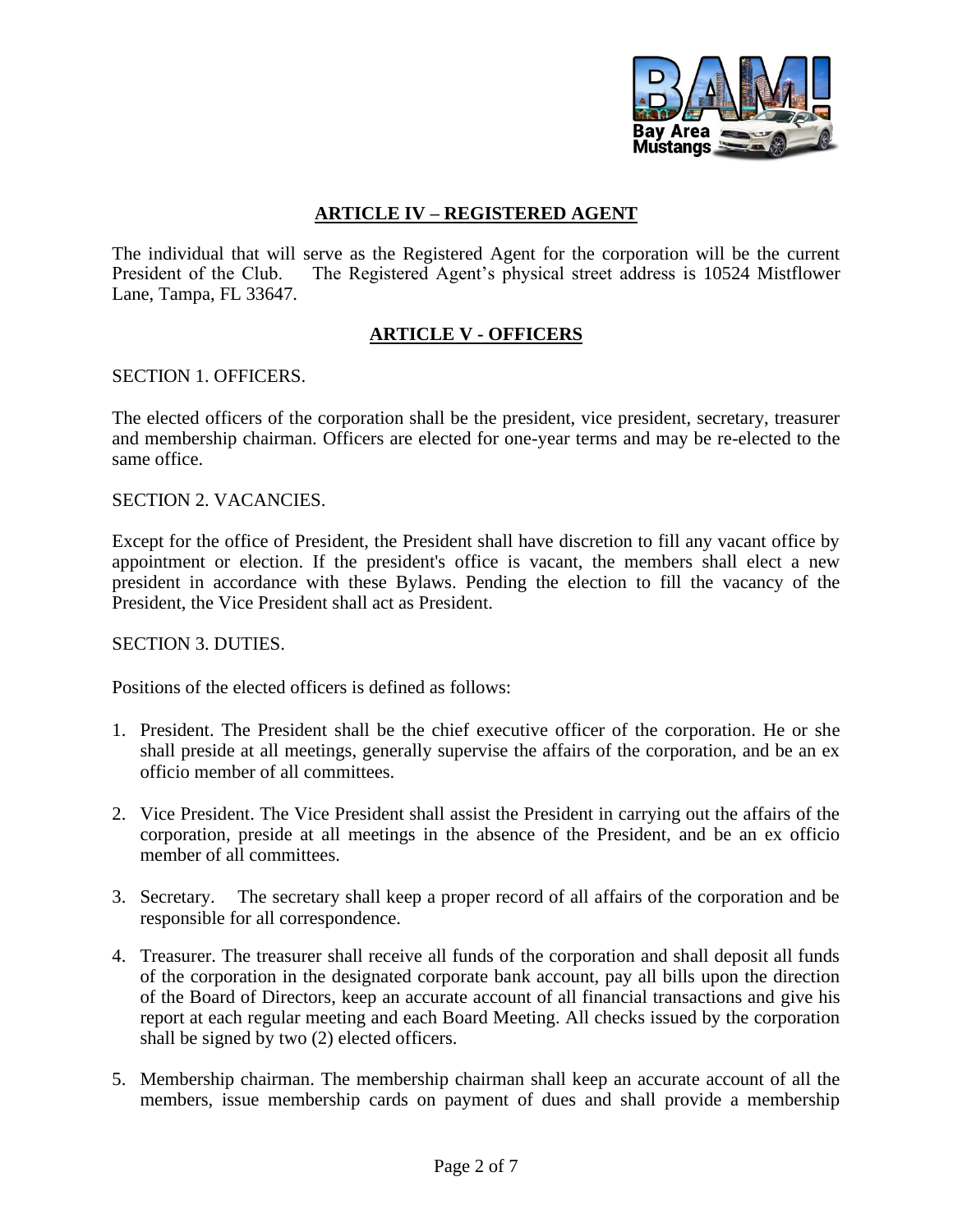

packet to all new members, including a copy of the Bylaws and Code of Conduct. The membership chairman shall mail dues renewal notices throughout the year as each membership becomes due for renewal.

## **ARTICLE VI – BOARD OF DIRECTORS**

## SECTION 3. BOARD OVERVIEW.

The Board of Directors of this corporation shall consist of all elected officers of the corporation who are elected annually by the members. Appointed officers shall be selected by the elected Board of Directors and include the newsletter editor, raffle chairman, activities chairman, sergeant at arms, web master, Facebook administrator and such others as deemed necessary within the discretion of the President. Appointed officers serve a one-year term and may be reelected to the same position. The President shall be the Chairman of the Board.

## SECTION 3. BOARD DUTIES.

- 1. The business and affairs of the corporation shall be managed, and all corporate powers shall be exercised by, or under the direction of the Board of Directors.
- 2. Select and remove elected and appointed officers, agents, Club members or employees of the corporation if they are deemed to be acting in a manner inconsistent with the Club's Bylaws or Code of Conduct. Removal is effective upon a two thirds (2/3) vote of the Board of Directors.
- 3. The authorized number of Board of Directors shall be defined by the President.
- 4. Any action required or permitted to be taken by the Board of Directors may be taken without a meeting, if a majority of the elected officers and board members, individually or collectively, consent to that action. Such action shall have the same force and effect as a unanimous vote of the Board of Directors. Such actions shall be included in the minutes of the next Board Meetings.
- 5. No officer or director shall receive compensation from the Club for serving on the Board of Directors.

## **ARTICLE VII - MEMBERSHIP**

#### SECTION 1. MEMBERSHIP QUALIFICATIONS.

There shall be only one class of membership in this corporation. Persons eligible for membership shall be anyone interested in the promotion, restoration, preservation, and enjoyment of the Ford Mustang.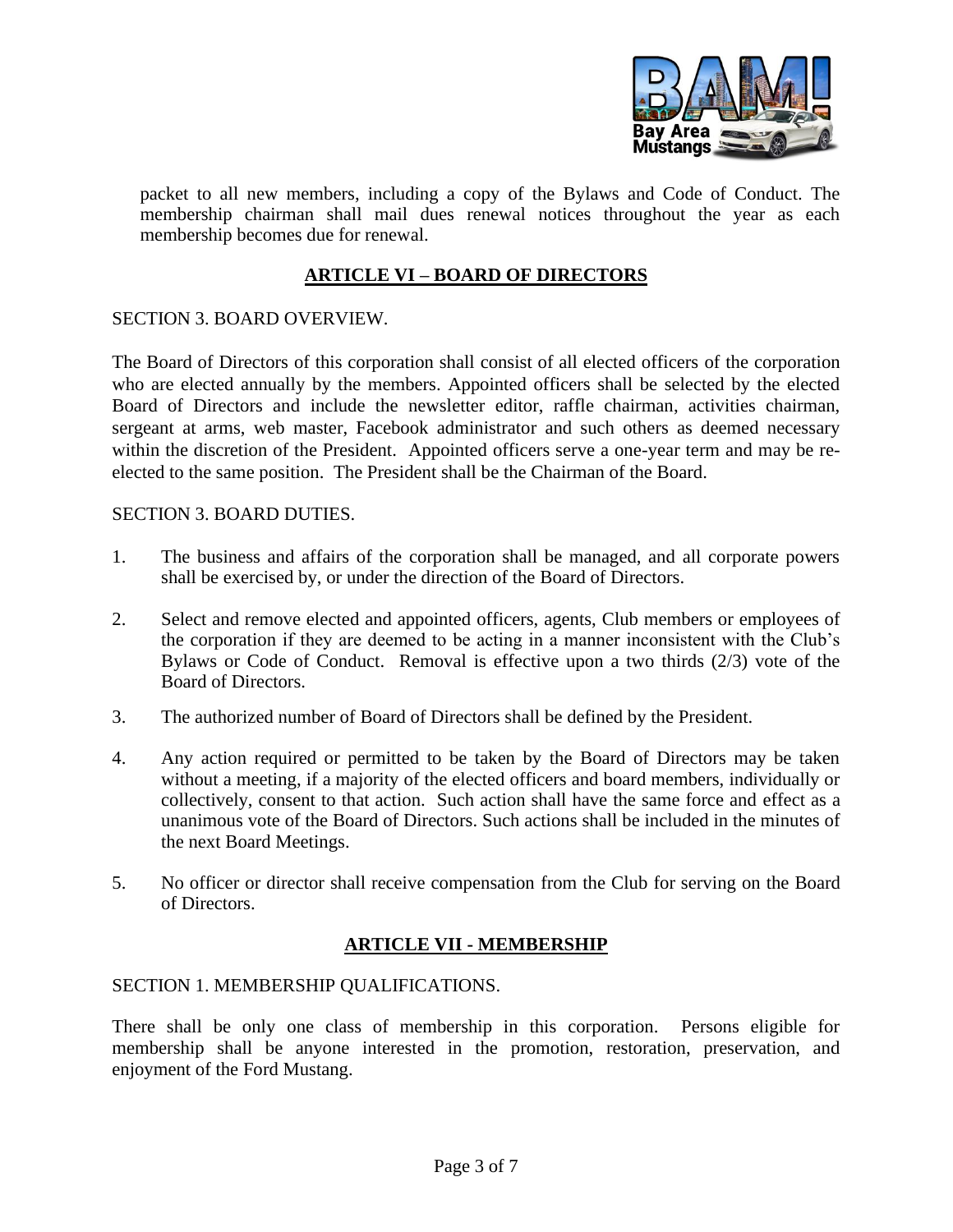

To become a member of the Club, a person must fill out the required Membership Application, pay the required annual dues, agree to be bound by the Club's Bylaws and Code of Conduct, and agree to support the meetings and events of the club. All applications must be approved for membership by the Membership Chairman, after each application has been presented to the Board of Directors for their consideration.

Each member shall be issued a membership identification card by the Membership Chairman of the corporation.

#### SECTION 2. DUES.

- 1. Annual dues shall be \$25.00 for each individual membership. Dues are nonrefundable. Annual dues, having been paid by one person, shall be deemed to include his/her legally recognized spouse and his/her dependent children under the age of sixteen (16). Children over the age of sixteen (16) shall be required to have their own membership to receive the benefits provided to members.
- 2. Annual dues may be increased or decreased upon a majority vote of the Board of Directors. Any adjustment in dues will only become effective upon a member's renewal date.

#### SECTION 3. TERMINATION OF MEMBERSHIP.

Causes of Termination. The membership of any regular member shall terminate upon occurrence of any of the following events:

- 1. The written resignation of a member.
- 2. The failure of a member to pay annual dues in the amount and within the times set forth by the Board of Directors.
- 3. The determination by the Board of Directors or a committee designated to make such determination that the member has failed in a material and serious degree to observe the Code of Conduct governing this corporation as promulgated by the Board from time to time.

Procedure for Expulsion. Following the determination that a member should be expelled under subparagraph (c) above, the following procedures shall by implemented.

- 1. A notice shall be sent by mail by prepaid, first class, or registered mail to the most recent address of the member as shown on the corporation's records, setting forth the expulsion and reasons therefor. Such notice will be sent at least fifteen (15) days before the proposed effective date of the expulsion.
- 2. The member being expelled shall be given an opportunity to be heard, either orally or in writing, at a hearing to be held no fewer than five (5) days before the effective date of the proposed expulsion. The hearing will be held by a special member expulsion committee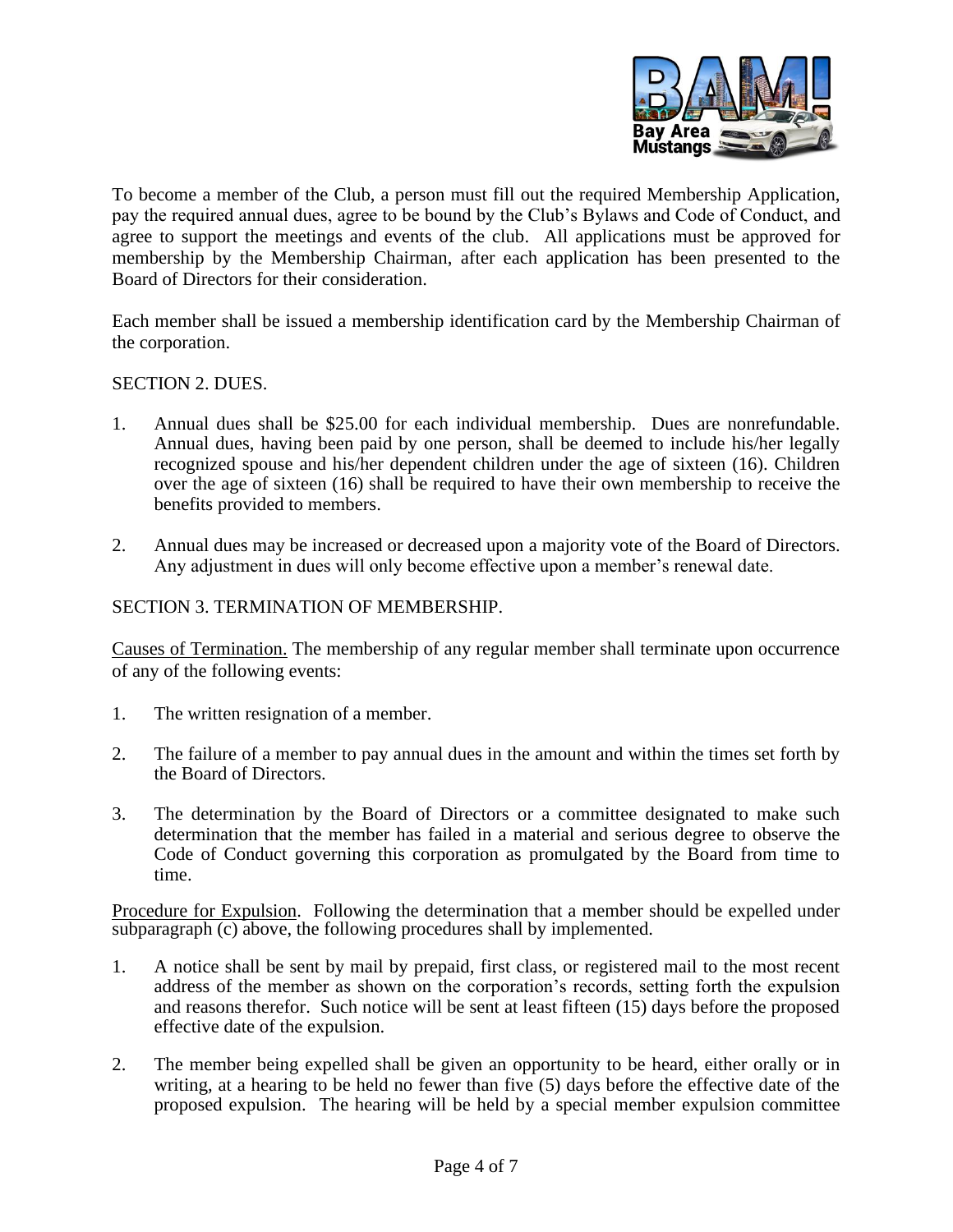

composed of not fewer than three Directors appointed by the President. The notice to the member, of his/her proposed expulsion, shall state the date, time, and place of the hearing on his/her proposed expulsion.

- 3. Following the hearing, the expulsion committee shall decide whether the member should in fact be expelled, suspended, or sanctioned in some other way. The decision of the committee shall be final.
- 4. No expelled member shall be entitled to any refund of dues.

#### SECTION 4. TRANSFER OF MEMBERSHIP.

No membership in this corporation may be transferred.

## **ARTICLE VIII - MEETINGS OF MEMBERS**

## SECTION 1. PLACE AND TYPE OF MEETING.

The general meetings and Board of Directors meetings of the corporation shall be held each month at a time and place designated by the Board of Directors.

#### SECTION 2. ANNUAL MEETING.

An annual meeting of the members shall be held in December of each year for the purpose of electing the officers of the corporation. The date and time will be determined by the Board of Directors and a notice will be provided to all members. The election shall be conducted as follows:

- 1. Nomination of officers, by any current member, shall be made by no later than the November general meeting, but nominations can start as early as the October general meeting. The nominated member must be present to accept the nomination, and the nomination must be seconded by a current member.
- 2. Ballots for the persons nominated will be provided to members in good standing who are in attendance at the December meeting. Ballots will be counted, under the oversite of the Membership Chairman, and elected officers receiving the majority of votes in each category will be announced before the end of the December meeting.
- 3. The persons elected shall be installed on the first day in January of the new year.

#### SECTION 3. GENERAL MEETINGS.

General meetings of the membership shall be held each month at a time and date determined by the Board of Directors. Meetings shall be conducted according to the following general rules: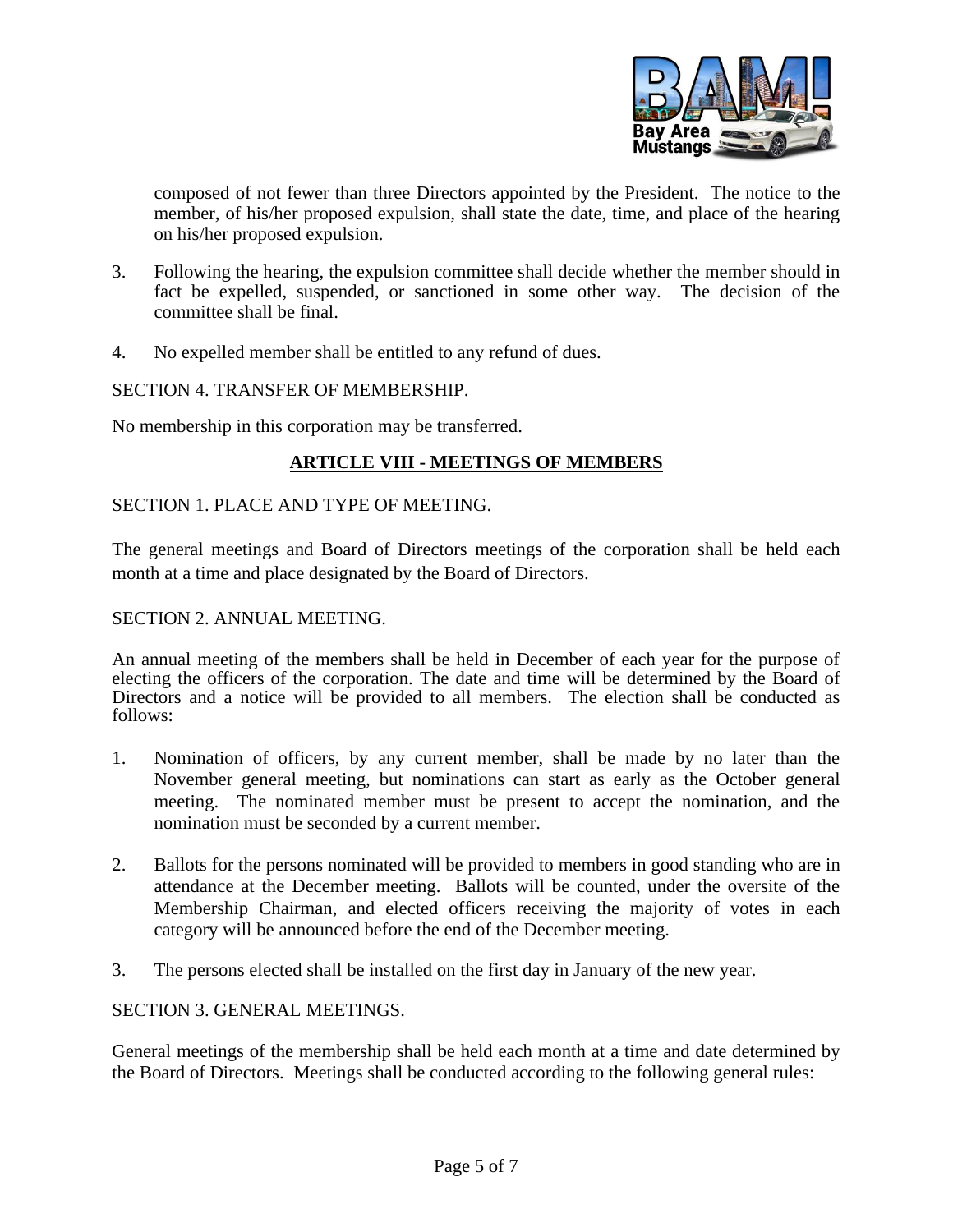

- 1. No meeting shall be held for the transaction of business without the presence of at least five (5) members of the Board of Directors.
- 2. The members present shall constitute a quorum.
- 3. No notice of meeting shall be required for regular meetings.

## **ARTICLIE IX - DEDICATION OF ASSETS**

The properties and assets of this nonprofit corporation are irrevocably dedicated to fulfillment of the Objectives and Purposes of this corporation as set forth in Article I hereof. No part of the net earnings, properties, or assets of this corporation, on dissolution or otherwise, shall inure to the exclusive benefit of any private person or individual, or any member or director of this corporation except in fulfillment of said Objectives and Purposes.

Upon dissolution of the corporation, all liquidated properties and assets shall be distributed to a charity as determined by the Board of Directors.

## **ARTICLE X – INSURANCE AND INDEMNIFICATION**

The Club shall indemnify its officers, directors, members and agents to the full extent allowed by Florida Statute # 617.0831.

All persons or entities contracting with, or having any claim against, the Club shall look only to the funds and property of the Club for payment of any contract or claim of contract, or for the payment of any debt, or any money that may otherwise become due and payable to them from the Club. The members, officers and directors, past, present or future shall not be personally liable for any debts, liabilities or other obligations of the Club, nor shall any member be subject to assessment for the same.

## **ARTICLE XI – GENERAL PROVISIONS**

No member shall have any right, title or interest in any assets or earnings of the Club.

## **ARTICLE XII – REPORTING REQUIREMENT**

The Board of Directors is responsible for filing the Annual Report to the State's Division of Corporation. The Annual Report shall be for the previous year and will be submitted to the State between January  $1<sup>st</sup>$  and May  $1<sup>st</sup>$  of the following year. This is not a financial statement but is used to confirm the entity's information in the State's records.

## **ARTICLE XIII - AMENDMENT OF BYLAWS**